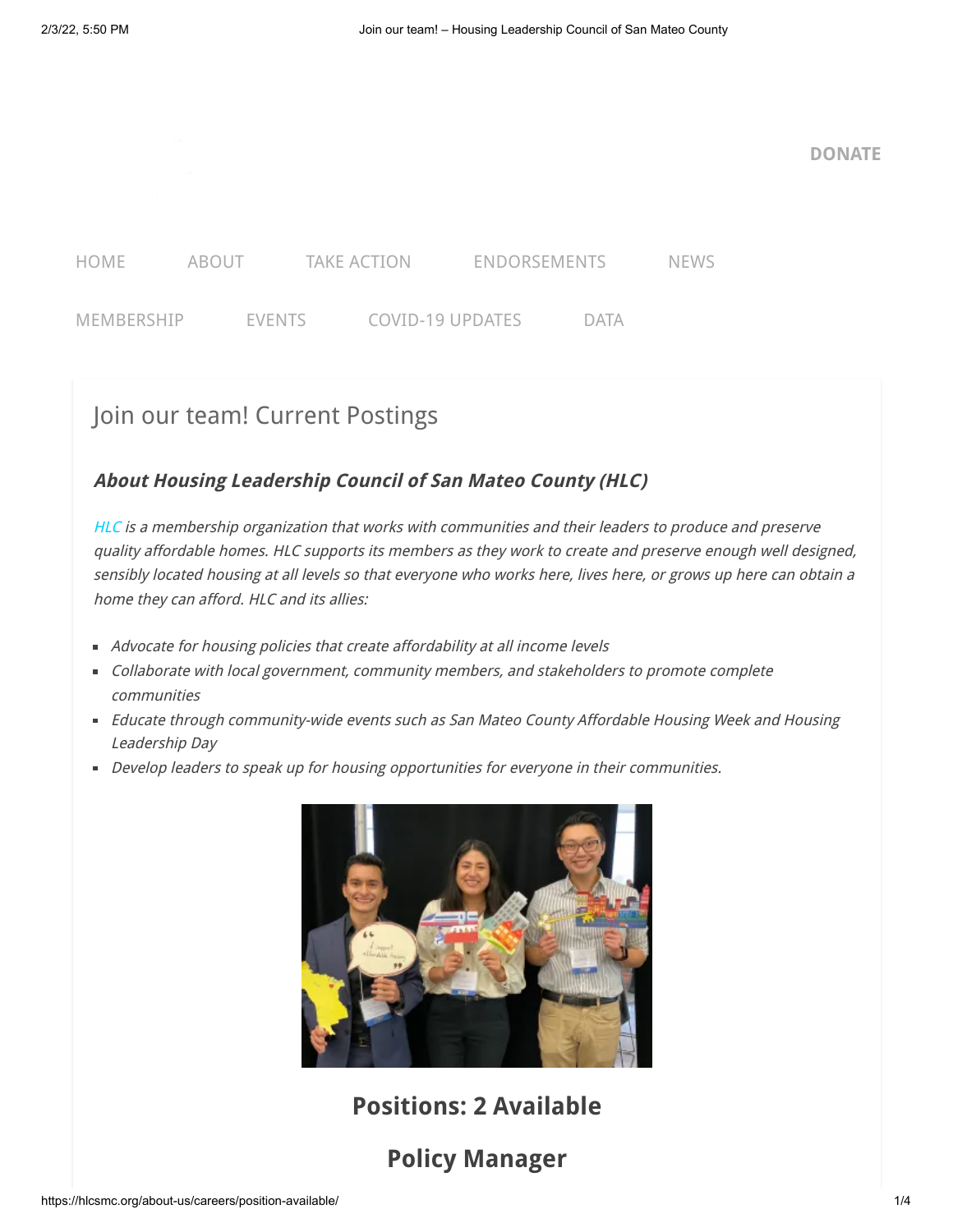#### **Position Overview:**

The Housing Leadership Council of San Mateo County (HLC) is seeking a full-time Policy Manager. The ideal candidate is passionate about affordable housing and the role housing plays in achieving racial and economic justice. Candidates should be knowledgeable about planning and local government, collaborative, strategic, and solution oriented. The Policy Manager **will be leading our housing element work**, with the goals of desegregating our neighborhoods, creating affordable homes for our most vulnerable residents, and supporting policies and programs that preserve, protect, and produce homes.

#### **Key duties and responsibilities:**

- Support housing activists in all communities in San Mateo County through trainings, meetings, and connecting people to experts and expertise
- Comment on housing elements in San Mateo County and share comments with other housing groups in the county and the region
- Participate in local, regional, and statewide coalitions

# **Required Qualifications:**

- Passionate about creating more affordable homes and addressing the root cause of the housing shortage
- Excellent communication skills including interpersonal and diplomacy, persuasive writing, and technical writing
- Minimum of two years' experience in affordable housing, community development, public policy, or a related field
- Comfortable with public speaking in large and small settings
- Able to facilitate meetings and effectively pursue organizational policy priorities
- **Unintimidated by controversy or opposition**
- **Strong time managements and project management skills**
- **Willing to learn and try new things**

# **Preferred Qualifications:**

- **Ability to converse in Spanish**
- Experience working with diverse multilingual communities
- Experience working with a policy organization, running a campaign, working with diverse coalitions, organizing experience is highly valued
- While most of the work can be completed remotely, we would prefer someone that is willing to work in San Mateo County occasionally

# **Status**: Full-time

**Reports to**: Executive Director

#### **Salary and Benefits:**

75,000 – 90,000 per year depending on experience. Benefits include health and dental. Access to 403b retirement fund. Paid vacation.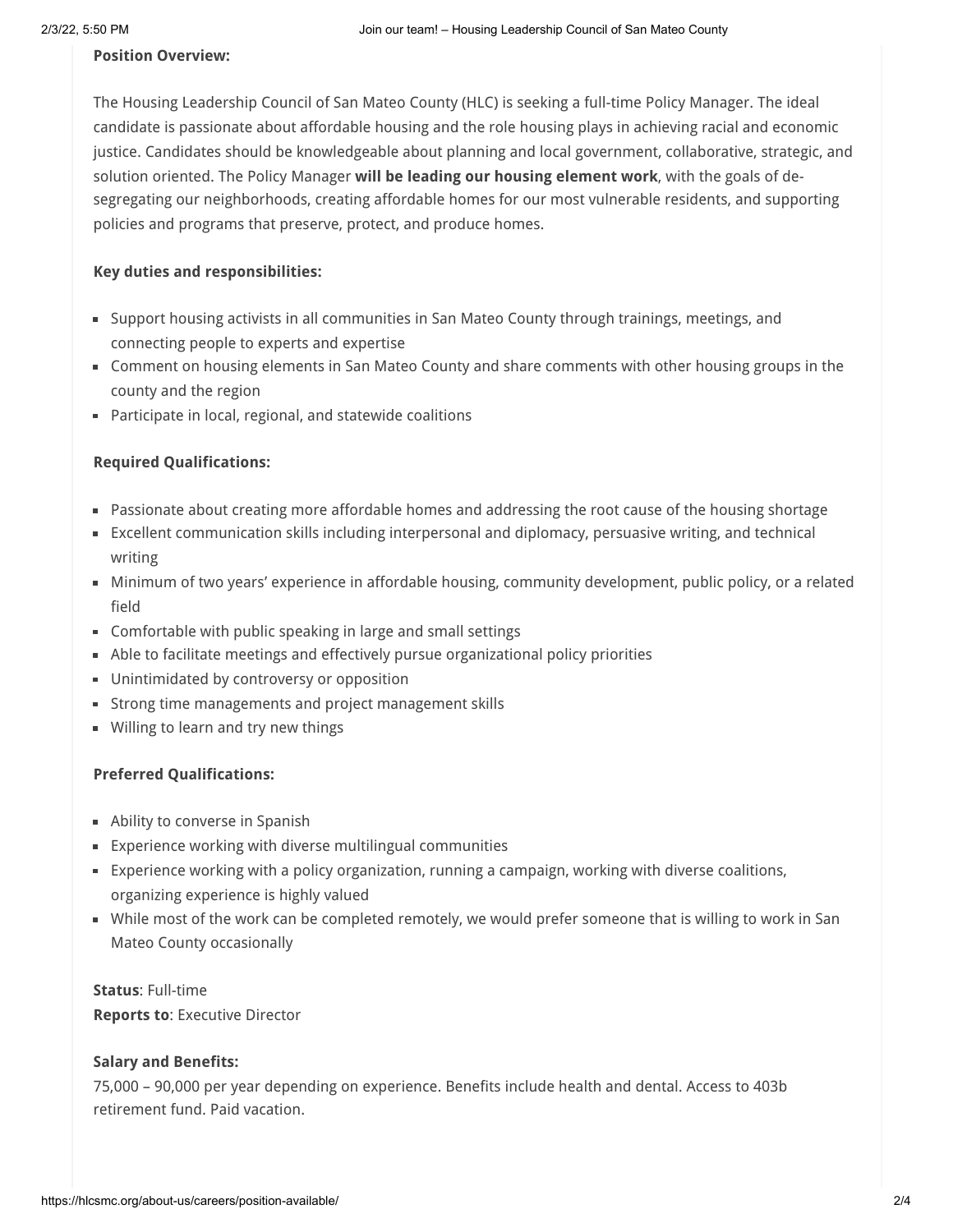# **How to Apply:**

Submit resume and cover letter to [resumes@hlcsmc.org](mailto:resumes@hlcsmc.org). We are looking to fill this position as soon as possible. Application is open until filled.

**Organizer**

# **Position Overview:**

The Housing Leadership Council of San Mateo County (HLC) is seeking a full-time Organizer. The ideal candidate is passionate about affordable housing and the role housing plays in achieving racial and economic justice. Candidates should be outgoing, comfortable talking to strangers, able to be outspoken about controversial issues, collaborative, strategic, and solution oriented. The Organizer **will be supporting endorsed developments, working with local leaders on passing critical housing policies, and building support for policies that help people remain housed**.

#### **Key duties and responsibilities:**

- Grow and develop HLC's membership by tabling and canvassing
- Meet one-on-one with leaders in the community
- **Lead and coordinate events**
- Organize and mobilize supporters for public hearings and city council meetings
- **Lobby elected officials on critical issues**
- **Support our coalitions**
- Work with the media and social media to set the tone of the debate
- Complete research and write articles to explain our positions
- Design, manage, and run campaigns

#### **Required Qualifications:**

- Passionate about creating more affordable homes and addressing the root cause of the housing shortage
- Excellent communication skills including interpersonal and diplomacy, and persuasive writing
- Comfortable with public speaking in large and small settings
- **Unintimidated by controversy or opposition**
- **Able to converse in Spanish**
- Experience working with diverse multilingual communities
- **Willing to learn and try new things**

#### **Preferred Qualifications:**

- Strong time managements and project management skills
- Experience facilitating meetings and able to effectively pursue organizational policy priorities
- Experience working with a policy organization, running a campaign, working with diverse coalitions, organizing experience is highly valued
- While most of the work can be completed remotely, we would prefer someone that is willing to work in San Mateo County occasionally

**Status**: Full-time **Reports to**: Executive Director